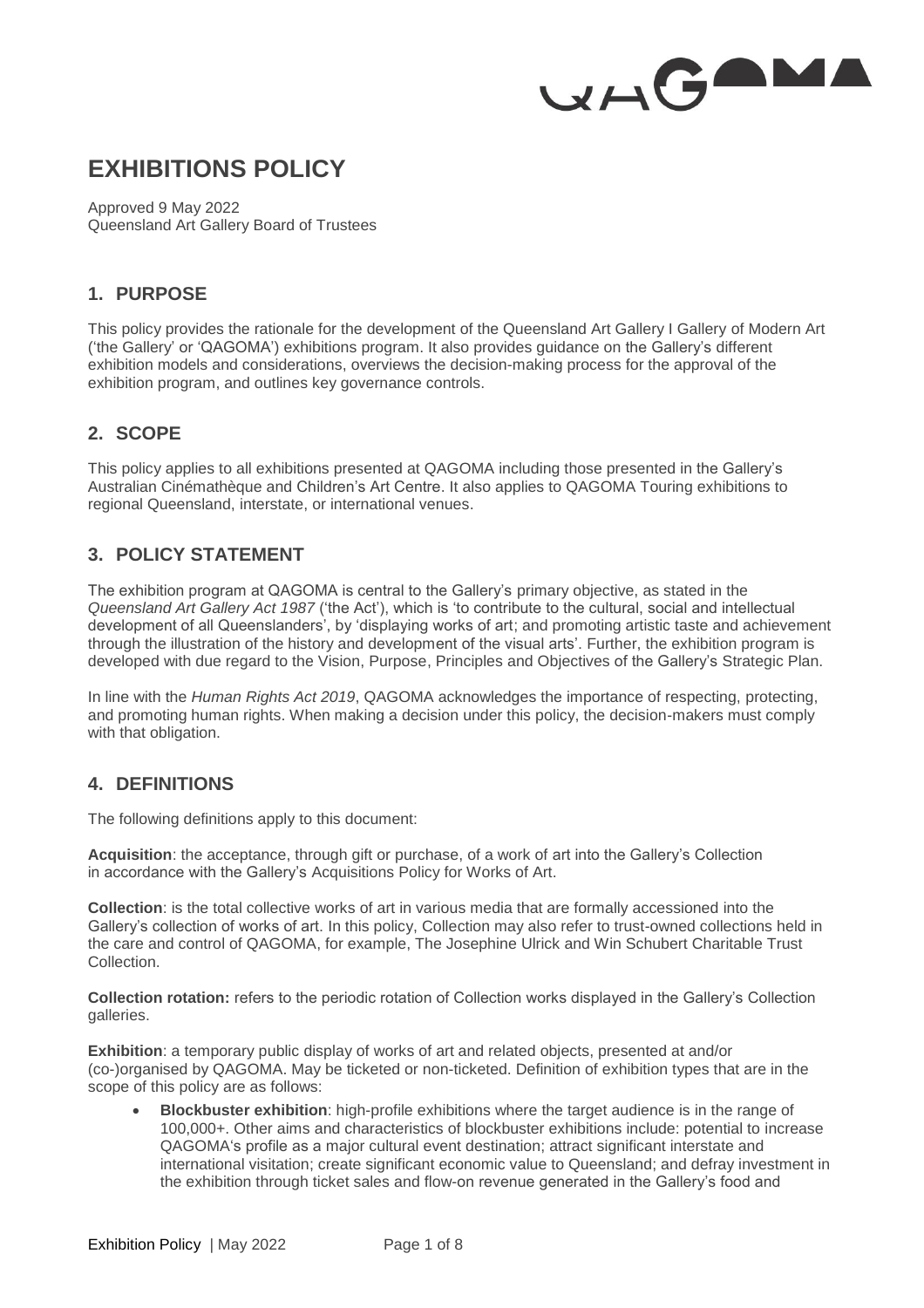

beverage and retail outlets. Blockbuster exhibitions usually occupy all ground floor galleries of GOMA.

- **Major exhibition**: audience visitation usually projected at under 100,000. Scale of major exhibitions are usually best suited to QAG Gallery 4, GOMA Gallery 1.1 or GOMA Gallery 1.3.
- **Collection exhibition:** exhibitions featuring works from QAGOMA's Collection and presented in dedicated temporary collection exhibition spaces in both QAG and GOMA.
- **Australian Cinémathèque program or exhibition**: cinema programs held in the Gallery's cinemas at GOMA and moving-image related exhibitions.
- **Children's Art Centre project:** developed specifically for children up to 12 years of age and their families and carers. Usually developed by the Gallery in collaboration with contemporary artists and presented within the dedicated Children's Art Centre spaces at GOMA.
- **Learning exhibition project** (e.g., Open Studio): a display with particular learning outcomes and activities for audiences.
- **QAGOMA Touring exhibition:** an exhibition of works from the Collection that the Gallery tours to regional Queensland venues. This term can also apply to exhibitions organised or co-organised by QAGOMA that tour to interstate or international venues.

**Exhibition program**: QAGOMA's current and forward program of exhibitions.

# **5. POLICY ELEMENTS**

## **5.1 PRINCIPLES**

The following principles underpin the Gallery's approach to its exhibition program:

- **Gallery Vision and Purpose**: The exhibition program is informed by the Gallery's Vision, Purpose, Principals and Objectives as set out in the current Strategic Plan. It presents a broad range of art and design, both contemporary and historical, with a particular focus on contemporary art from Australia, Asia and the Pacific.
- **Scope**: The exhibition program consists of a diverse range of exhibitions that includes Australian and international contemporary and historical content. In alignment with the Gallery's Vision, as outlined in the Strategic Plan, and congruent with focus areas for the Collection, per the Collection Development Plan, the exhibition program will have a focus on Queensland, Indigenous Australian, Australian, Asian and Pacific content across a wide range of media.
- **Research and scholarship**: Exhibitions aim to meet the highest standards of curatorial scholarship, introduce new research where possible, and include a focus on innovative approaches to interpretation and presentation of content.
- **Collection focus**: Where applicable, exhibitions should complement, highlight, contextualise or enable greater access to works from the Gallery's Collection or provide opportunities for Collection development, in accordance with the Gallery's Collection Development Plan.
- **Inclusion**: The Gallery's exhibition program strives to be diverse and accessible to a wide range of specialist and general audiences. It is a balanced program of both ticketed and non-ticketed exhibitions, including a variety of ticketing options to provide access to a broad audience. Audience engagement is enhanced through innovative interpretation, display methods, public engagement and learning programs for visitors of all ages. It also includes online access including social media and marketing programs.
- **First Nations engagement and consultation**: The Gallery is committed to a consultative curatorial and exhibition management process when developing exhibitions of works of art by Aboriginal peoples, Torres Strait Islander peoples and Australian South Sea Island peoples. This process is undertaken with artists and their communities and with due regard to the Gallery's Reconciliation Action Plan and the guidance of QAGOMA's Indigenous Advisory Panel.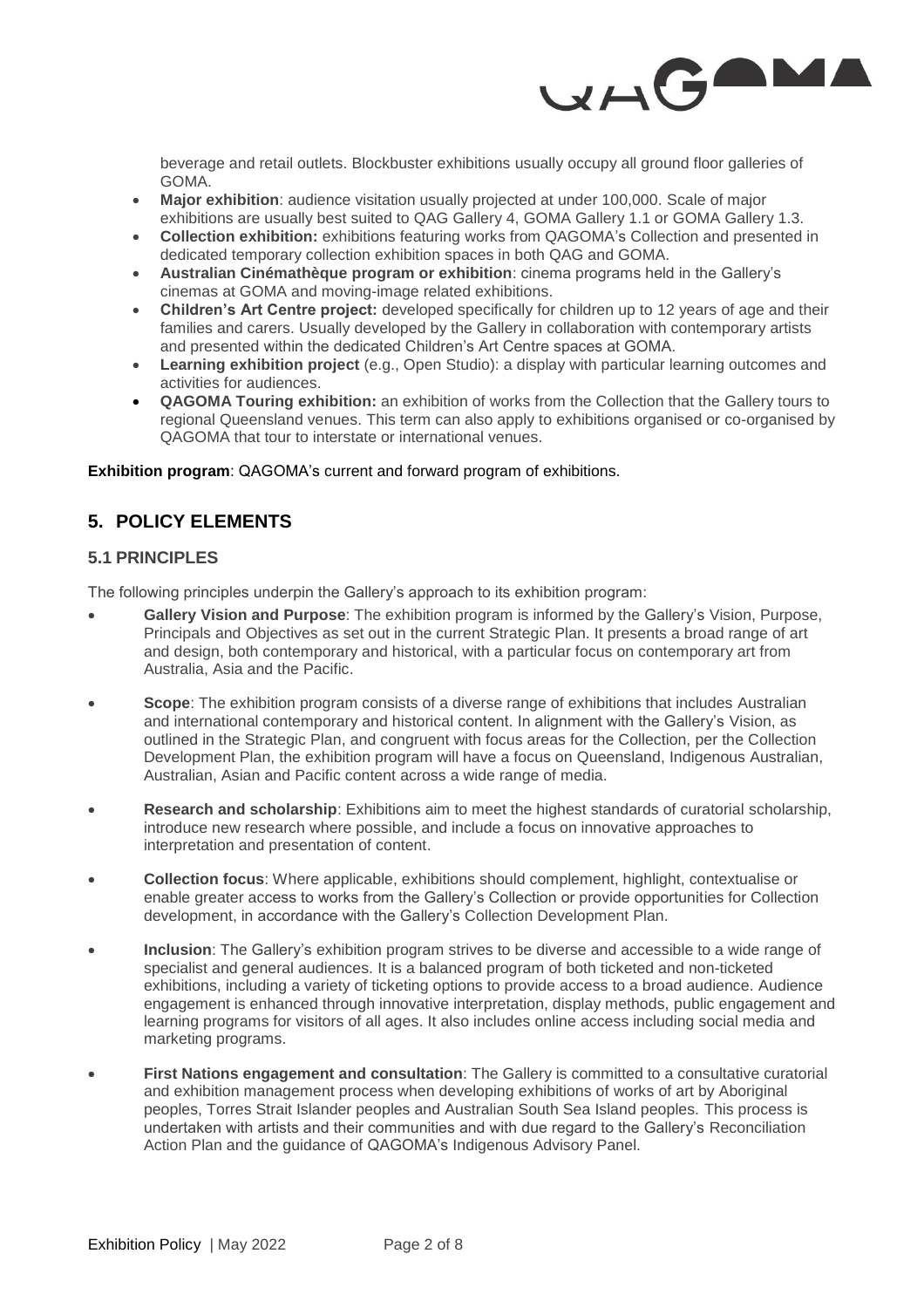

- **Resources**: The exhibition program is planned and implemented in a sustainable and responsible manner with regard for:
	- the responsible use of human, material, and financial resources
	- the Gallery's existing and future priorities and commitments
	- the strategic management of risks
	- sound financial management practices during exhibition development, planning and delivery
	- the integration of environmental sustainability practices, as outlined in the Gallery's Sustainability Policy.
- **Artistic expression**: We respect the right of artists to creatively communicate diverse views about the past, present and future. In presenting a complex diversity of visions, belief systems and personal world views, the Gallery has in place systems to support the management of sensitive content.
- **Partners**: The exhibition program supports the development, expansion and strengthening of important collaborations with key national and international galleries, and partner and touring organisations.
- **Access**: The integration of best practices for access, as outlined in the Gallery's Disability Action Plan.

#### **5.2 FORWARD EXHIBITION PROGRAM**

QAGOMA usually works towards a confirmed three-year forward exhibition program for major exhibitions and blockbusters to facilitate planning, enable fundraising opportunities to be developed, and loans to be negotiated. However, the exhibition program must retain sufficient flexibility to allow exhibition and display opportunities to be capitalised upon.

## **5.3 EXHIBITION MODELS**

The Gallery's exhibition program supports a range of exhibition models including, but not limited to, the following:

- Significant new major or blockbuster exhibitions with wide appeal that develop audiences, build on the Gallery's national and international profile, and support Brisbane and Queensland as a cultural tourism destination.
- The Gallery's flagship contemporary art exhibition series, 'The Asia Pacific Triennial of Contemporary Art' (APT), and other major Collection-focused exhibitions provide significant opportunities to further develop the Gallery's contemporary art collections. This type of exhibition is intended to highlight new acquisitions, Collection strengths, and to stimulate scholarly research into the Collection.
- Exhibitions developed by the Gallery that may feature works borrowed from institutional lenders or private collections, in accordance with the Gallery's Loans Policy.
- Monographic or group exhibitions.
- Collection focussed exhibitions.
- Exhibitions developed in collaboration with partner organisations.
- Australian Cinémathèque programs and exhibitions. These may stand alone or align with major exhibitions and form an important part of the overall exhibition experience.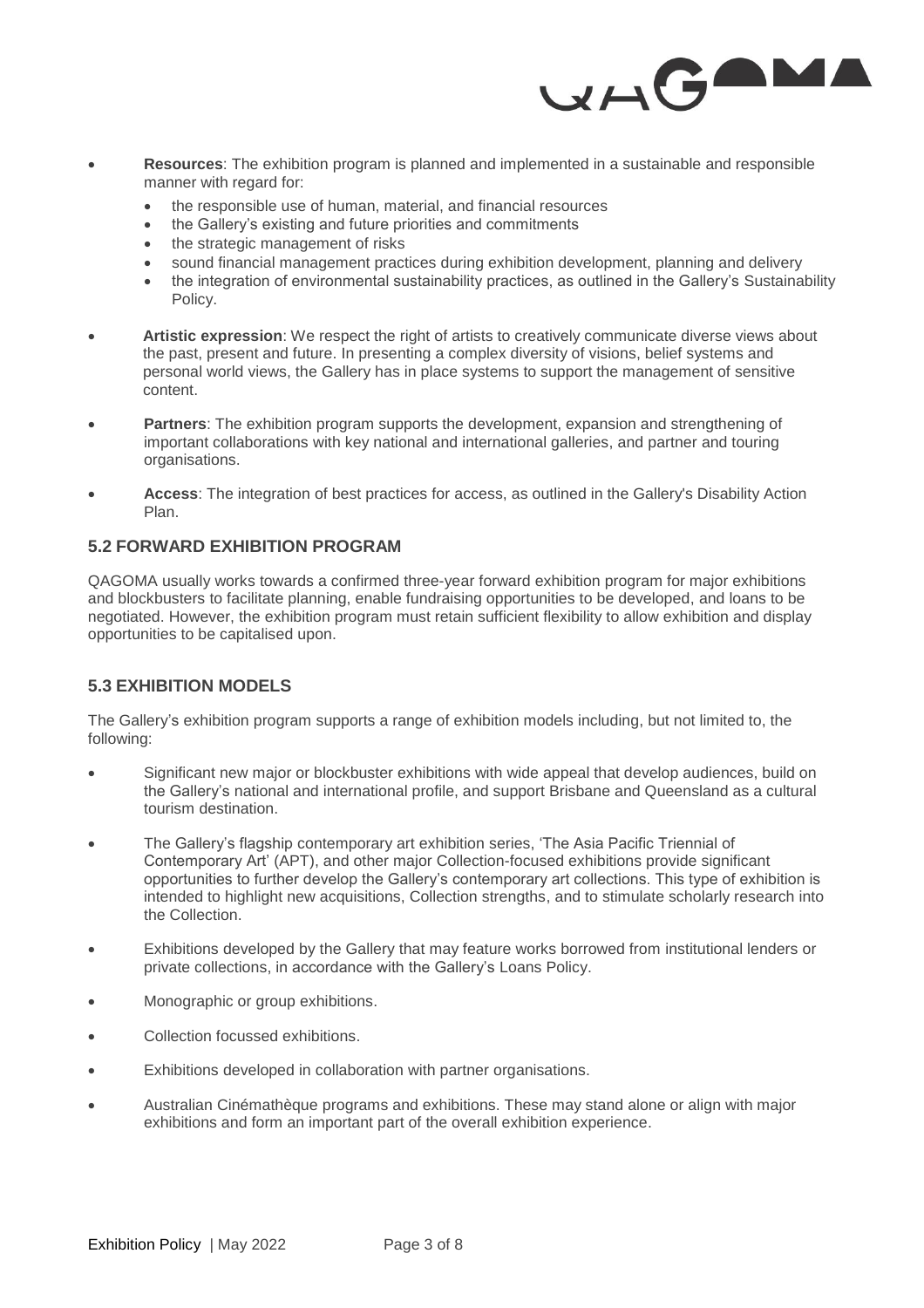

- Learning and Public Engagement projects, including Children's Art Centre projects. These may be developed in collaboration with artists, stand alone or align with major exhibitions, and form an important part of the overall exhibition experience.
- Inbound touring exhibitions from interstate or international galleries or partner organisations.
- Outbound Collection-based exhibitions developed by the Gallery that tour to regional Queensland through Regional Services. QAGOMA's traveling exhibitions to regional communities throughout Queensland are an essential part of QAGOMA's commitment to providing access to the Collection. Traveling exhibitions are generally drawn from the Gallery's temporary exhibitions program to minimise extraneous workload and maximise the impact of effort made in exhibitions production.
- The Gallery supports outbound international travelling exhibitions that foster partnership opportunities, fundraising opportunities, and the reputation building that international touring may provide.

#### **5.4 GALLERY SPACES**

QAGOMA has fourteen gallery spaces at QAG, and eleven gallery spaces and two cinemas at GOMA, that are committed to exhibitions and programs.

The Gallery's permanent Collection spaces include:

- Australian Collection galleries (QAG Galleries 10, 11, 12 and 13).
- Indigenous Australian Collection galleries (QAG Galleries 1 and 2).
- International and Asian Collection galleries (QAG Galleries 7, 8 and 9).

The Gallery's temporary Collection Exhibition spaces usually include: QAG Galleries 5 and 6 and GOMA Galleries 3.1, 3.2, 3.3, 3.4 and 3.5.

The Gallery's temporary Exhibition spaces usually include: QAG Galleries 4 and 14, GOMA Galleries 1.1, 1.2, 1.3 and 2.1.

The Gallery's Children's Art Centre projects are usually included in GOMA Gallery 1.4 and Park Gallery

As a general principle, temporary exhibitions will not be presented within the permanent Collection galleries. This allows the Exhibitions Management team to stabilise the workflow of the temporary exhibition projects and the continued scheduling of changing permanent Collection displays.

#### **5.5 FUNDING AND REVENUE CONSIDERATIONS**

As inclusion and access are key principles of the Gallery's Strategic Plan, the Gallery offers a balanced program of ticketed and non-ticketed exhibitions and programs. Core funding from the Queensland Government supports free public access to both QAG and GOMA and to the Collection (whether onsite or through regional touring exhibitions).

Ticketed admission supports presentation of blockbuster and major exhibitions, cinema programs, and afterhours programs that engage diverse audiences. Ticket prices are benchmarked against other State galleries, cultural institutions, and formative market research. Concessions are available, including for children, youth, students, seniors, and pensioners. In addition to paid entry, the high costs of ticketed exhibitions and programs are offset through grants and sponsorship (cash and in-kind) from both government and nongovernment sponsors (see QAGOMA Sponsorship Policy), private patrons, and the opportunity for risk sharing of blockbuster or high risk projects with other venues or presenting organisations.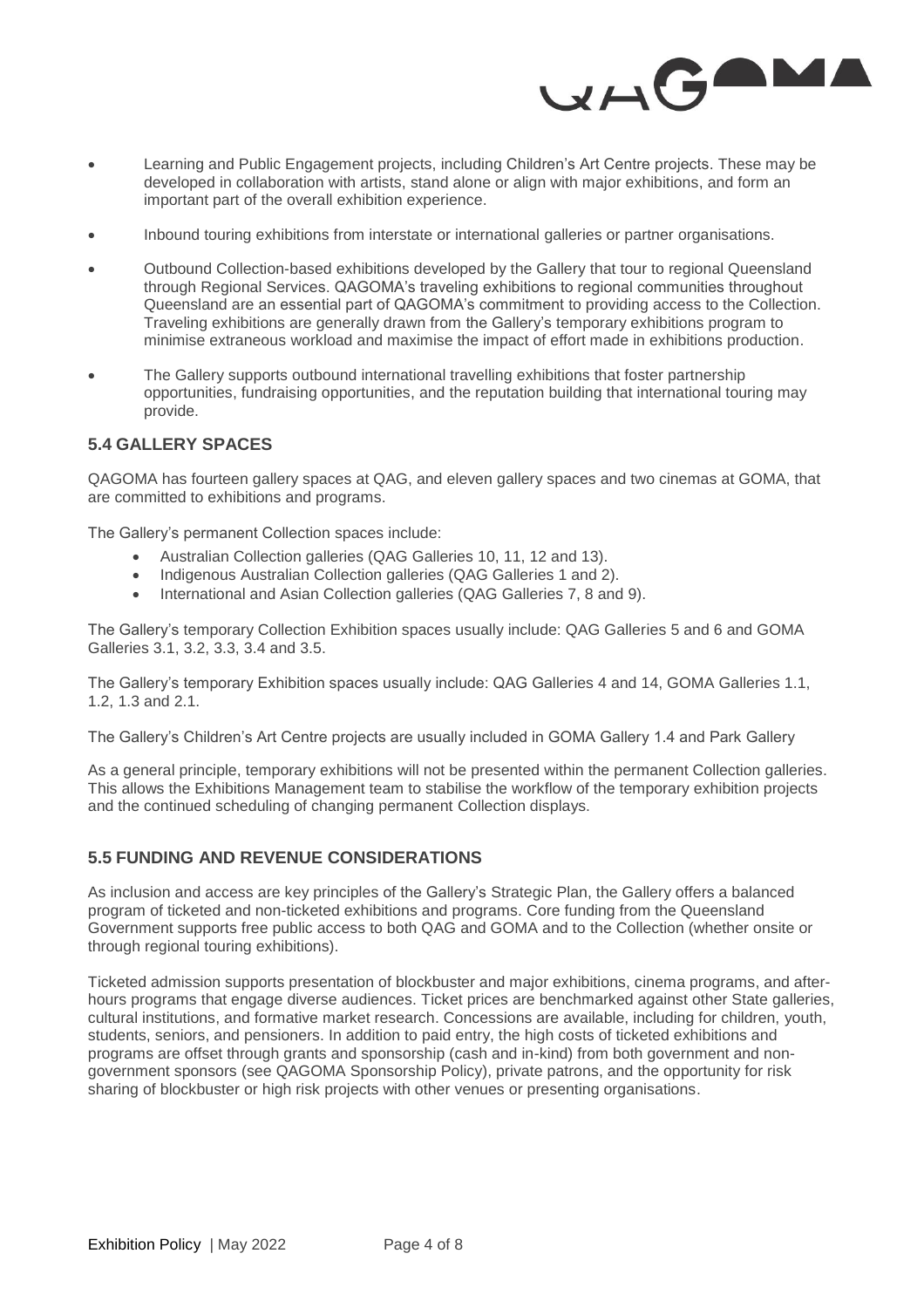

#### **5.6 EXHIBITION PROPOSALS AND APPROVAL PROCESS**

Exhibition proposals may be accepted from internal and external sources, however, QAGOMA is rarely able to support unsolicited exhibition proposals, as the majority of exhibitions presented are developed in-house by the Gallery's curatorial team or in collaboration with partner institutions. A limited number of projects are developed externally, often by invitation, with other arts organisations, partner institutions, curators, or artists.

Preliminary exhibition proposals are submitted to the Gallery's Exhibitions Manager and then scheduled for presentation and review of the concept by QAGOMA's Executive Management Team and the Exhibitions Scheduling Committee, which includes members of the Senior Leadership Team. The preliminary proposal should outline the curatorial rationale for the exhibition and provide indicative information about its scope, budget, timing and scale, including if possible any works of art containing sensitive content. Preliminary proposals are considered on their merit, using the principles and terms of this policy. Exhibition proposal approvals are also subject to financial expenditure delegations as per the Queensland Art Gallery Board of Trustees Instrument of Delegation.

Where a major or blockbuster exhibition is included in the exhibition program, attendance is the key consideration for programming the exhibition. External stakeholders are consulted as needed at an early stage of the review process.

Once the preliminary exhibition proposal is approved, a more extensive exhibition scoping document is developed in accordance with internal procedures. This scoping document, which includes budget impacts, is presented for further consideration and in-principle approval by the Director and Deputy Director, Collection and Exhibitions. At this time the exhibition is included in the forward exhibition program.

#### **5.7 EXHIBITION PROJECT MANAGEMENT MEETINGS**

Once an exhibition has been approved and scheduled, its delivery is managed by the Exhibitions Management Team through regular exhibition project and logistics meetings. These meetings are the primary vehicle for information sharing and coordinating the many supporting activities and deliverables relating to the delivery of an exhibition, including the management of works of art containing sensitive content.

## **5.8 EXHIBITION BUDGETS AND REPORTING**

All exhibition proposals will be carefully evaluated for financial feasibility prior to commencement. This includes consideration of:

- projected financial outcomes
- balancing the need for ticketed revenue with non-ticketed exhibitions is essential to providing wider access for Queensland audiences
- ensuring adequate funding is available.

Evaluation of expenditure and income is monitored throughout the exhibition program, often spanning multiple financial years, including the performance of individual projects, in accordance with established reporting procedures.

At the completion of a major or blockbuster exhibition an Exhibition Report is compiled to reconcile the performance of the exhibition against targets. This report is shared with the Executive Management Team and the Board where the financial delegation requires their oversight.

#### **5.9 CONFLICT OF INTEREST**

As the visual arts sector, both nationally and internationally, is highly dependent on networks and relationships, is it important that any conflicts of interest in the development of exhibitions, including selection of artists, works of art, touring venues, contractors, or suppliers is declared. If a conflict of interest exists, the individual concerned should exclude themselves from any discussion or decision in relation to matters in which they have declared an interest.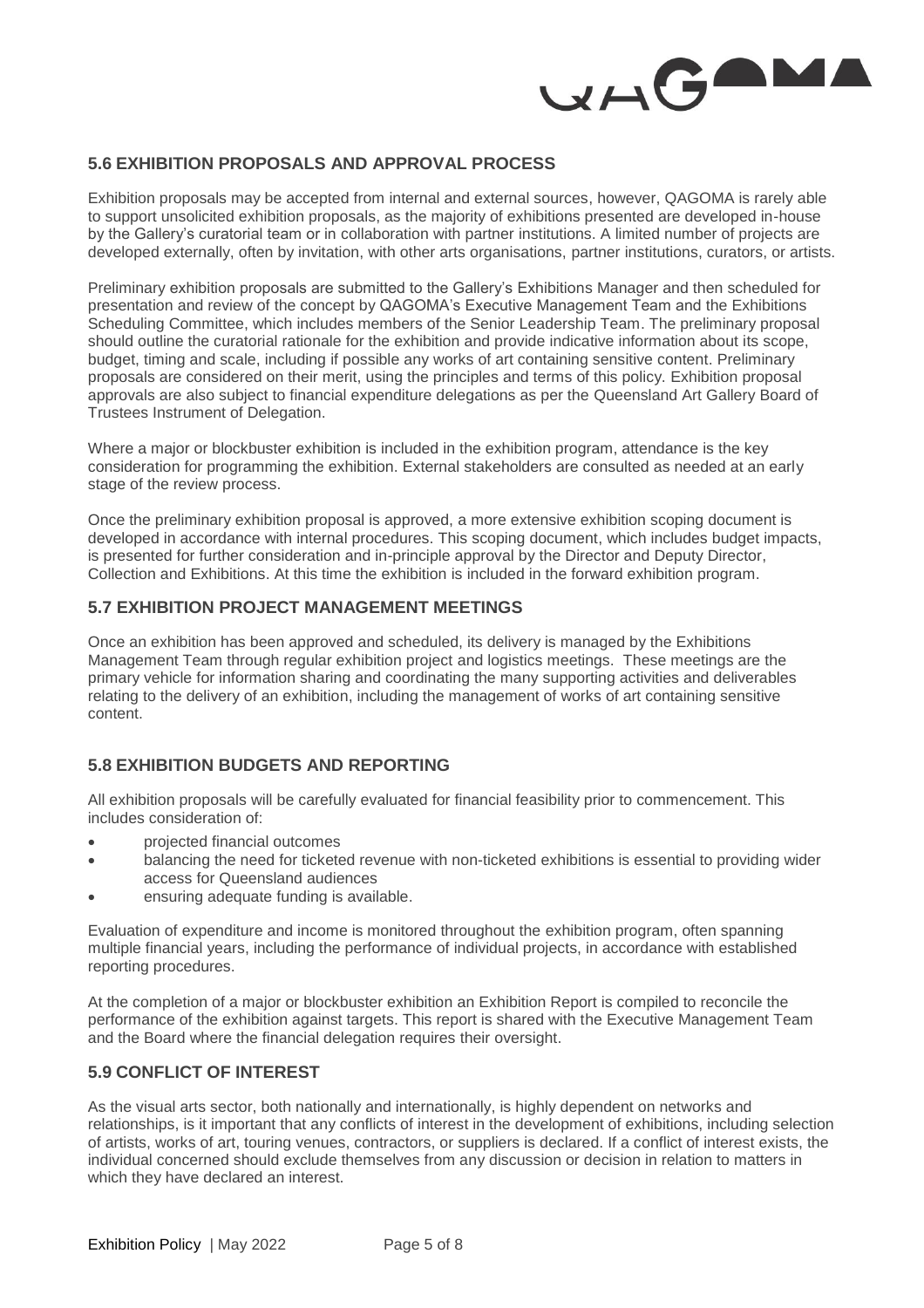

## **5.10 RECORD KEEPING**

In accordance with the Gallery's Recordkeeping Policy and established internal procedures, staff will maintain records for each exhibition and the exhibition program, documenting relevant information and decision-making.

## **6 ROLES AND RESPONSIBILITIES**

#### **BOARD OF TRUSTEES**

- Approve the Gallery's forward exhibition program.
- Approve individual exhibition budgets when the budget exceeds the Director's delegation.

#### **DIRECTOR**

- Has overall responsibility for the strategy and presentation of the Gallery's exhibitions program.
- Is responsible for informing the Board of exhibitions or works of art that may contain sensitive content that could result in controversy.
- Ensure that the processes relating to exhibition development and execution conform to relevant QAGOMA governing documents.

#### **EXECUTIVE MANAGEMENT TEAM**

- Assess and approve exhibition proposals, which may be internally generated, externally presented or negotiated.
- Review major and blockbuster exhibition performance to identify and embed learnings for future programming.

## **DEPUTY DIRECTOR, COLLECTION AND EXHIBITIONS**

- Leads the strategy for the exhibitions program, including oversighting the delivery of the exhibition program to ensure quality standards, timelines and budgets are met.
- Ensure that the processes relating to exhibition development and execution conform to relevant QAGOMA governing documents.
- Is responsible for appropriately managing exhibitions or works of art that may be considered as sensitive content, in consultation with curatorial staff and the Director.

#### **ASSISTANT DIRECTOR, LEARNING AND PUBLIC ENGAGEMENT**

- Leads the strategy for Children's Art Centre, Learning programs and regional touring exhibitions that fall under this policy remit.
- Is responsible for appropriately managing relevant works of art, potential program content or program partner materials that may be considered as sensitive content, in consultation with the Director.

#### **EXHIBITIONS MANAGER**

- Manages the process for assessment and approval of exhibition proposals, which may be internally generated, externally presented or negotiated.
- Provides high level logistics analysis and feedback on exhibition proposals.
- Leads the scheduling, planning and development of the exhibitions program, including the organisation and management of exhibitions to ensure timelines and budgets are met.
- Responsible for consulting individual work groups regarding the many supporting activities and deliverables relating to exhibitions, with the exhibition project and logistics meetings being the primary vehicle for formal information sharing.
- Responsible for the development and management of the exhibitions budget.

## **EXHIBITIONS SCHEDULING COMMITTEE**

 Responsible for reviewing exhibition proposals and providing appropriate advice and feedback on merit and feasibility.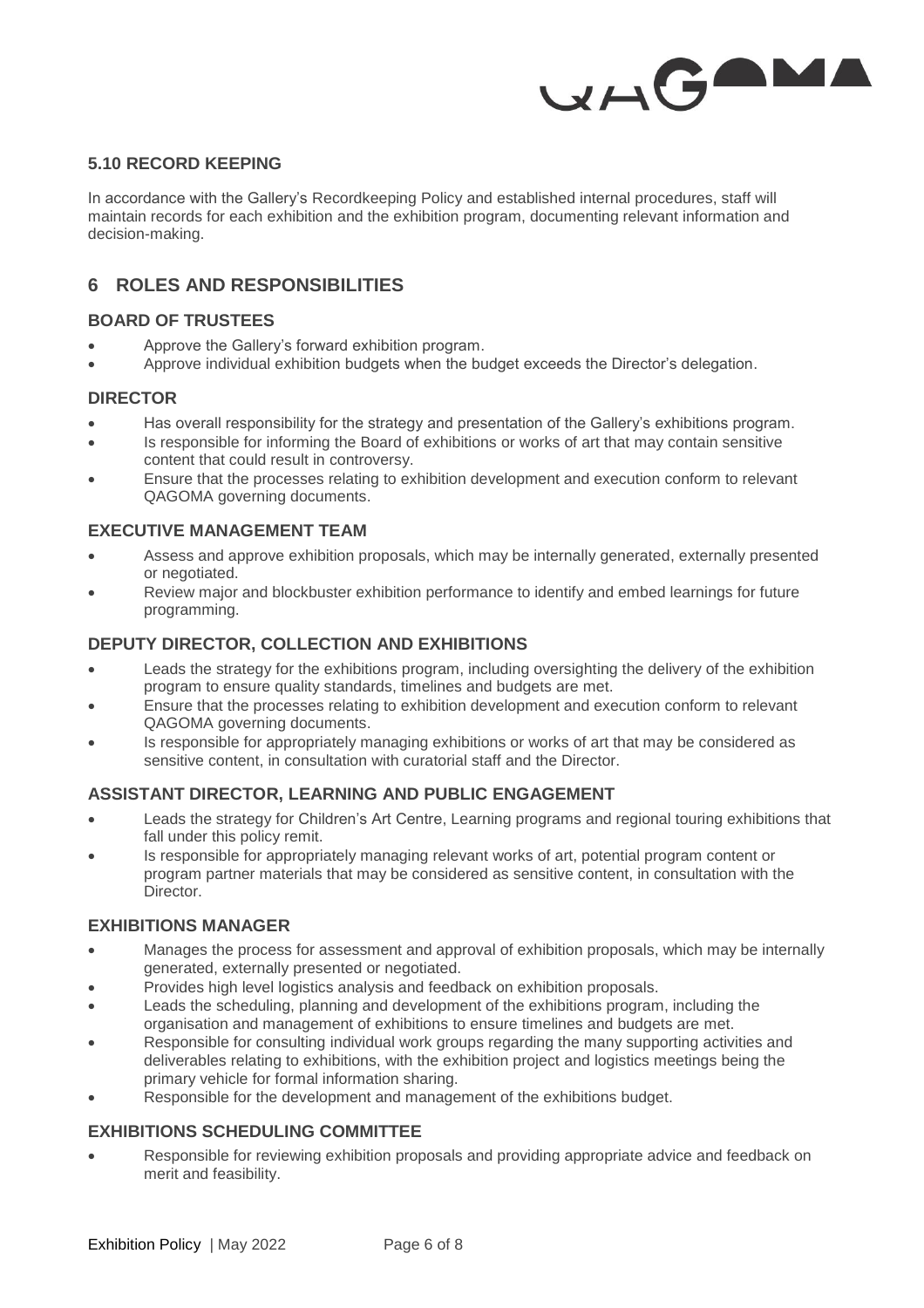

## **CURATORIAL, CHILDREN'S ART CENTRE, AND LEARNING STAFF INVOLVED IN EXHIBITIONS**

- Where relevant interpret, study and develop the Collection.
- Where relevant provide initial feedback on content of externally curated exhibition proposals received.
- Develop exhibition or project proposals for consideration by the Exhibitions Scheduling Committee and the Executive Management Team.
- Work with the Exhibitions Management team and other relevant groups to realise approved exhibitions and projects.
- Are responsible for appropriately reporting, to their appropriate EMT member, works of art, potential program content or program partner materials that maybe considered sensitive content

# **7 ADMINISTRATION**

#### **7.1 RELATED DOCUMENTS**

*Acquisitions Policy for Works of Art Collection Development Plan Human Rights Act 2019 Loans Policy Provenance and Due Diligence Policy Queensland Art Gallery Act 1987 Queensland Art Gallery Board of Trustees Instrument of Delegation Sponsorship Policy Strategic Plan Sustainability Policy*

# **7.2 DOCUMENT OVERSIGHT**

| <b>Approval Authority</b> | Queensland Art Gallery Board of Trustees    |                |             |  |
|---------------------------|---------------------------------------------|----------------|-------------|--|
| <b>Document type</b>      | <b>Collection and Exhibitions</b>           |                |             |  |
| <b>Document Owner</b>     | Deputy Director, Collection and Exhibitions |                |             |  |
| Release                   | Internal and external                       | File reference | QR/22/15029 |  |
| <b>Approval date</b>      | 9 May 2022                                  | Next review by | May 2025    |  |

## **7.3 DOCUMENT HISTORY**

| <b>Version</b> | Approved by                                        | <b>Date</b>    | <b>Revisions</b>                               |
|----------------|----------------------------------------------------|----------------|------------------------------------------------|
| 1.0            | Queensland Art Gallery<br><b>Board of Trustees</b> | 22 August 2011 | Establishment of policy                        |
| 1.1            | Queensland Art Gallery<br><b>Board of Trustees</b> | 20 June 2016   | Updating policy to comply with new<br>template |